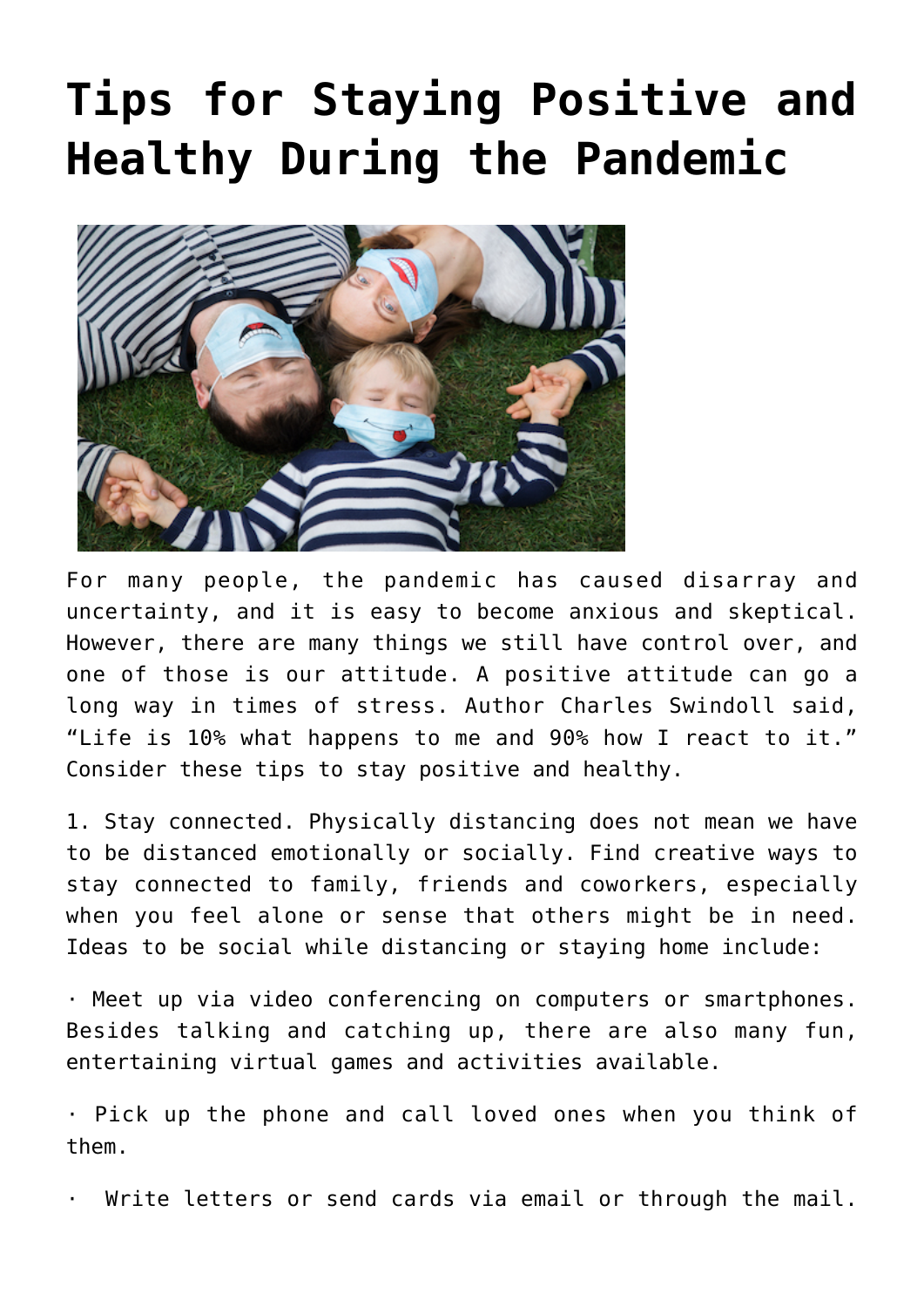With all the technology available, there is something exciting about receiving a physical letter in the mail.

· Send text messages with funny memes or videos with a note that you are thinking of them.

· Compile a COVID-19 care package and send it to a loved one.

Make front-porch visits, decorate front doors or draw with sidewalk chalk on a loved one's driveway or sidewalk.

· Pick your quaran"team" – people who are also limiting social interaction who you can spend time with.

2. Take care of yourself. Fill your cup to foster positivity and resilience. Try positive self-talk, and write down your strengths. Start a gratitude journal. Make a list of your hopes and goals for the future. Reminisce on some of your favorite memories and pastimes. Plan a fun activity or vacation for the future. Other self-care tips include:

· Allow yourself to feel discouraged or to have a melt down every once in awhile. It's okay.

Take a break from work and engage in relaxing activities you enjoy.

· Spend time learning a new hobby or creating something.

· Take a break with no expectations of yourself.

· Create a short list of things you can do daily to break up the monotony of at-home routines or feelings of loneliness. Walk the dog for 30 minutes, read a book, cook a new meal for dinner or listen to a favorite podcast or song.

3. With skyrocketing numbers, remember COVID-19 safety.

· Wear a mask anytime you are around people you don't live with. It's one of the simplest ways to reduce the spread of COVID-19.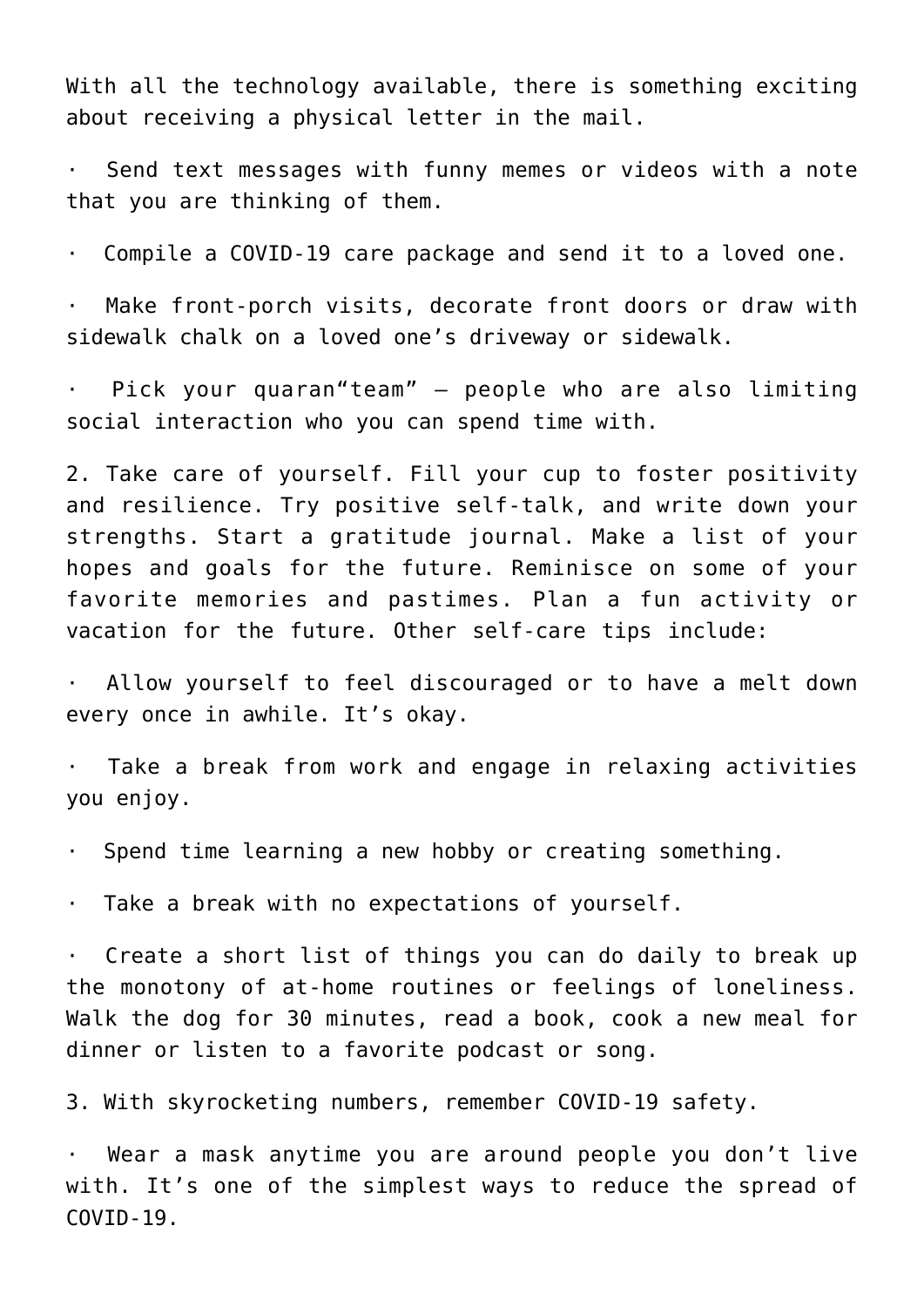· Wash hands frequently, especially before eating, when returning home, after using the restroom, before leaving your house and after sneezing, coughing or touching your mouth. The CDC has established that washing hands is the number one best way to reduce the spread of germs and disease. In conjunction with masks, it will help reduce the risk of getting COVID-19.

· Stay home if you feel sick. Even if you don't have COVID-19, being sick can likely mean you have a suppressed immune system, which could make you more susceptible to COVID-19 if you come in contact with it.

Maintain a 6-foot space between you and others when outside of your home.

· Limit time in stores and other enclosed locations. Use online shopping and curbside pickup when possible.

4. Build and maintain a healthy immune system.

· Get adequate sleep. Most adults need 7 or more hours of sleep per night. Turning off technology at least 30 minutes before bed can improve sleep quality.

 $\cdot$  Eat a variety of nutritious foods, including 2  $\frac{1}{2}$  - 3 cups of vegetables a day, whole grain foods, fruits and a variety of plant-based proteins. These contain vitamins and minerals that help the systems in the body work together for better health and minimize the risk of inflammation.

· Stay hydrated by drinking adequate amounts of water each day.

· Exercise regularly for at least 30 minutes a day. In addition to the many health benefits, studies show exercise is one of the most effective ways to manage stress and reduce feelings of anxiety and depression.

*By: Melanie Jewkes, Utah State University Extension associate professor, family and consumer*